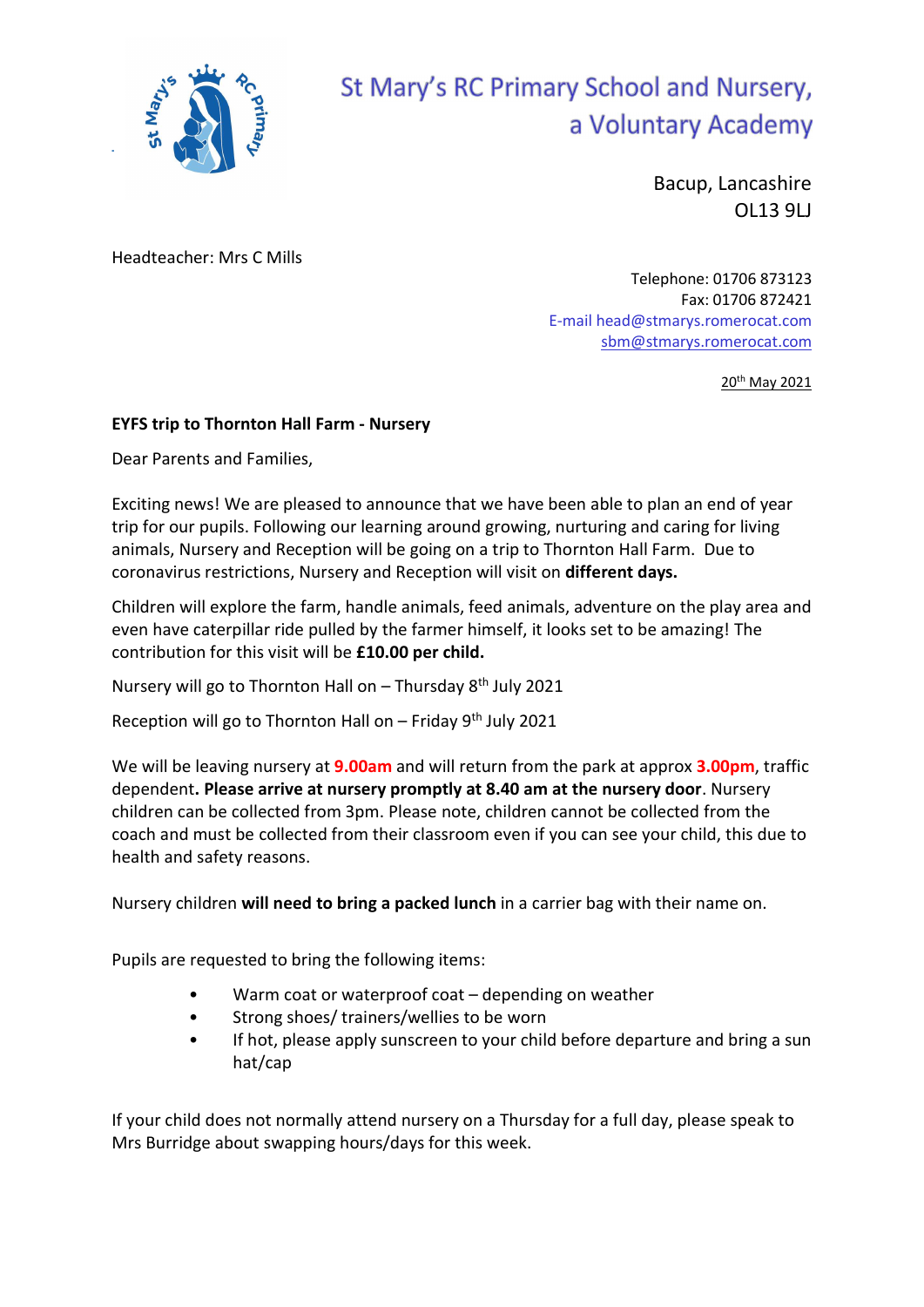Please complete the attached permission slip for your child and return to school by Friday 28<sup>th</sup> May 2021. As this has been arranged last minute, we will extend the date for the contribution of £10 to be handed in by Friday 18<sup>th</sup> June.

Non-receipt of the form will mean that your child will not be able to participate on this Educational Visit.

If you have any questions, please do not hesitate to ask.

Kind regards, Mrs Burridge and Mrs Cunningham